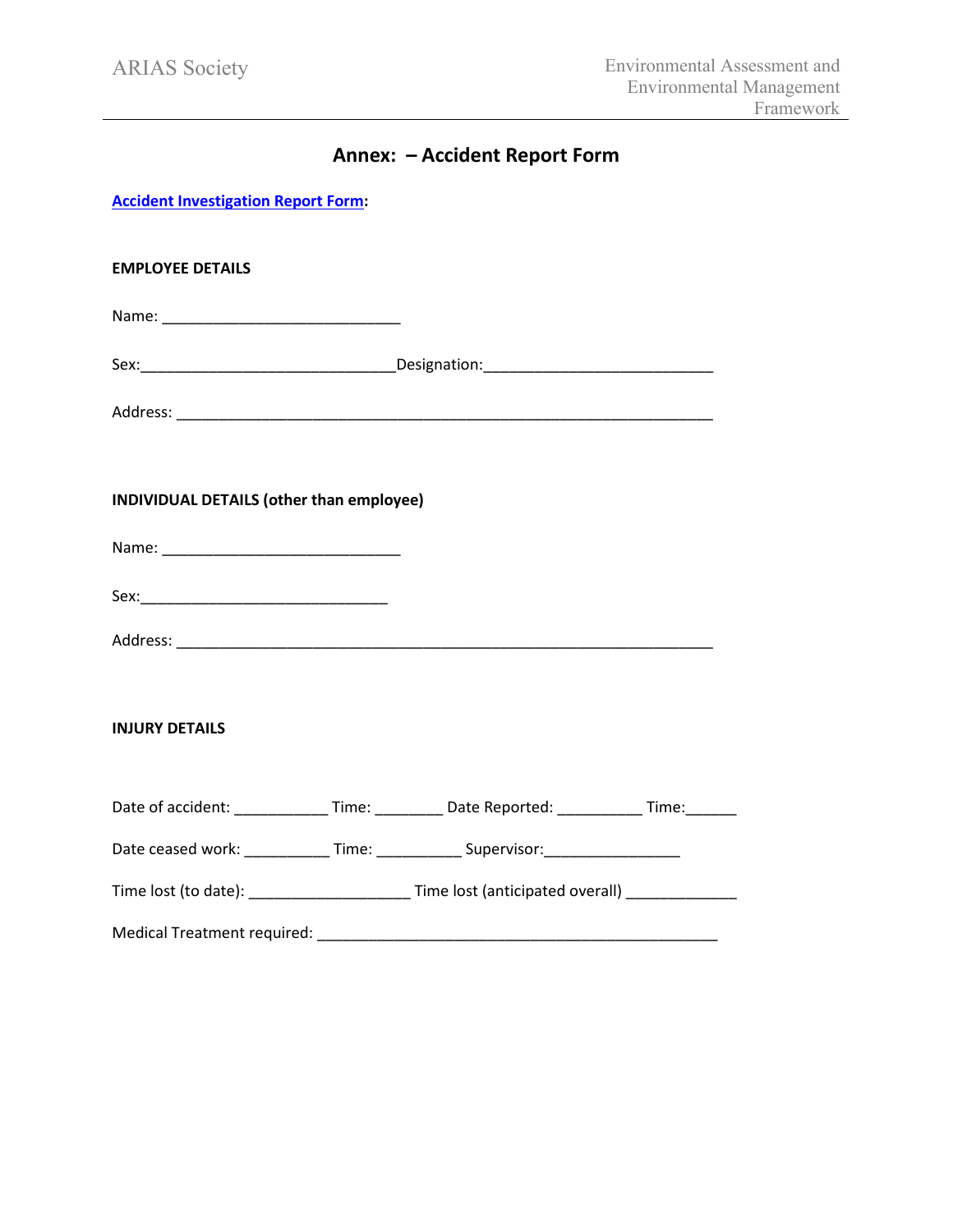| Nature and extent of injury                                                                                          |        |               |        |                 |        |             |
|----------------------------------------------------------------------------------------------------------------------|--------|---------------|--------|-----------------|--------|-------------|
|                                                                                                                      | $\Box$ | Head          | $\Box$ | Trunk           | $\Box$ | Multiple    |
| Part of body injured                                                                                                 | $\Box$ | Eyes          | $\Box$ | Arm             | $\Box$ | General     |
|                                                                                                                      | $\Box$ | <b>Neck</b>   | $\Box$ | Leg             | $\Box$ | Unspecified |
|                                                                                                                      | $\Box$ | Sprain        | $\Box$ | Laceration      | $\Box$ | <b>Burn</b> |
| Nature of injury                                                                                                     | $\Box$ | Fracture      | $\Box$ | Concussion      | $\Box$ | Superficial |
|                                                                                                                      | $\Box$ | Multiple      | $\Box$ | Dislocation     | $\Box$ | Amputation  |
|                                                                                                                      | $\Box$ | Contusion     | $\Box$ | Other           |        |             |
|                                                                                                                      | $\Box$ | Flying object | $\Box$ | Manual handling | $\Box$ | Electricity |
| Type of incident                                                                                                     | $\Box$ | Struck by     | $\Box$ | Poisons         | $\Box$ | Fall        |
|                                                                                                                      | $\Box$ | Caught in     | $\Box$ | Temperature     | $\Box$ | Other       |
| Describe the events leading up to the injury and how the injury occurred (witness or injured person's<br>statement). |        |               |        |                 |        |             |
|                                                                                                                      |        |               |        |                 |        |             |
|                                                                                                                      |        |               |        |                 |        |             |
|                                                                                                                      |        |               |        |                 |        |             |
|                                                                                                                      |        |               |        |                 |        |             |
|                                                                                                                      |        |               |        |                 |        |             |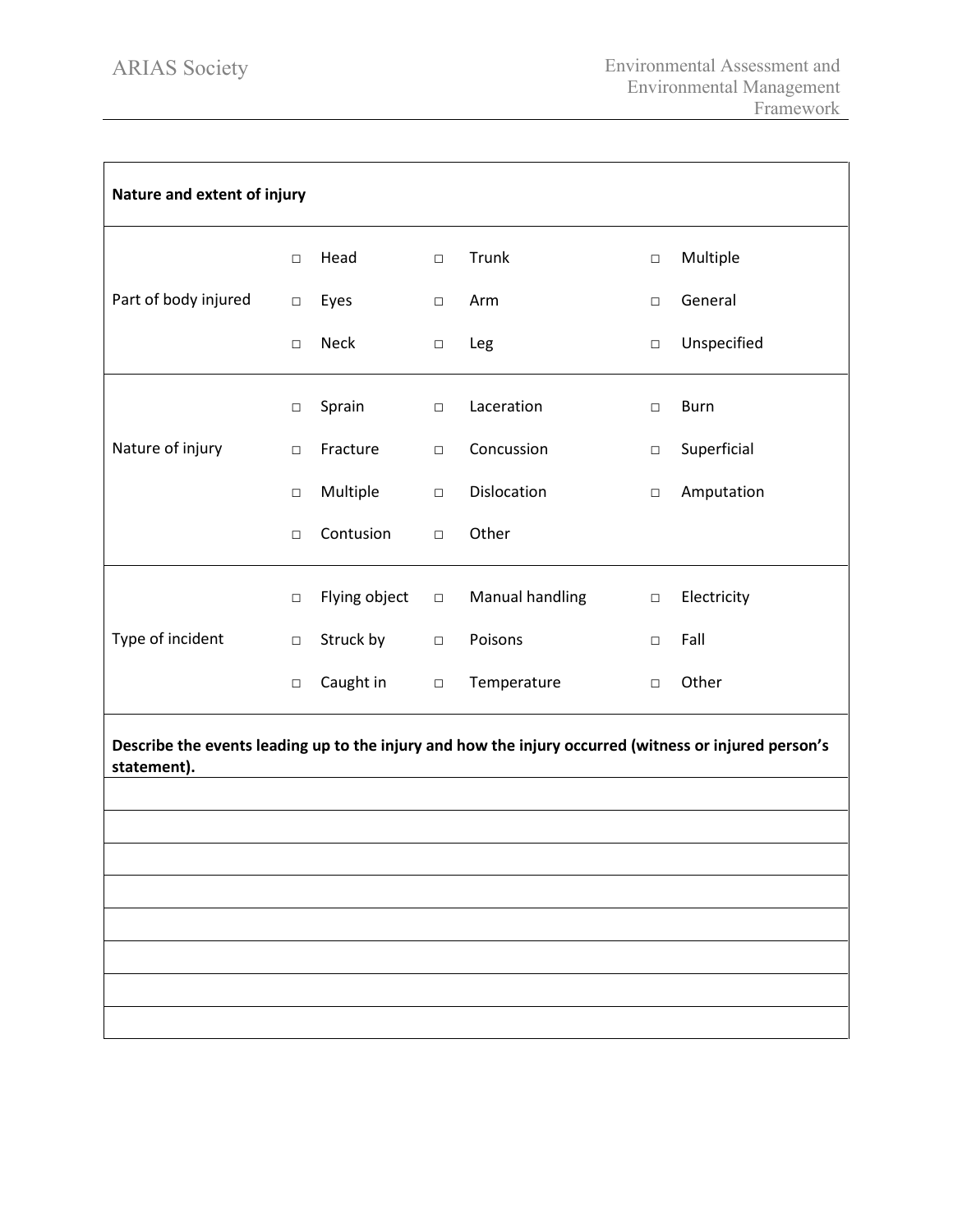## **Accident Investigation - Supervisor's Report**

| <b>Witness Details</b>                                           |        |                    |        |                    |        |                       |
|------------------------------------------------------------------|--------|--------------------|--------|--------------------|--------|-----------------------|
|                                                                  |        |                    |        |                    |        |                       |
| How did the accident happen                                      |        |                    |        |                    |        |                       |
|                                                                  |        |                    |        |                    |        |                       |
|                                                                  |        |                    |        |                    |        |                       |
|                                                                  | $\Box$ | <b>Ineffective</b> | $\Box$ | Lack of protective | $\Box$ | Lack of training      |
| What caused the                                                  |        | guarding           |        | equipment          |        |                       |
| accidents                                                        | $\Box$ | Lack of            | $\Box$ | Safety rules not   | $\Box$ | inexperience          |
|                                                                  |        | maintenance        |        | followed           |        |                       |
|                                                                  | $\Box$ | Unsafe work        | $\Box$ | <b>Misconduct</b>  | $\Box$ | Workplace design      |
|                                                                  |        | methods            |        |                    |        | (equipment, design,   |
|                                                                  |        |                    |        |                    |        | layout)               |
|                                                                  | $\Box$ | Weather            | $\Box$ | Poor housekeeping  | $\Box$ | Language difficulties |
|                                                                  |        |                    |        |                    |        |                       |
| <b>Explain</b>                                                   |        |                    |        |                    |        |                       |
|                                                                  |        |                    |        |                    |        |                       |
|                                                                  |        |                    |        |                    |        |                       |
|                                                                  |        |                    |        |                    |        |                       |
| How can a recurrence be prevented?                               |        |                    |        |                    |        |                       |
|                                                                  |        |                    |        |                    |        |                       |
|                                                                  |        |                    |        |                    |        |                       |
|                                                                  |        |                    |        |                    |        |                       |
|                                                                  |        |                    |        |                    |        |                       |
|                                                                  |        |                    |        |                    |        |                       |
|                                                                  |        |                    |        |                    |        |                       |
| Appropriate Government/insurance bodies Advised? (If applicable) |        |                    |        |                    |        | Yes/No                |
|                                                                  |        |                    |        |                    |        |                       |
| Is this a Work-related injury?                                   |        | Yes/No             |        |                    |        |                       |